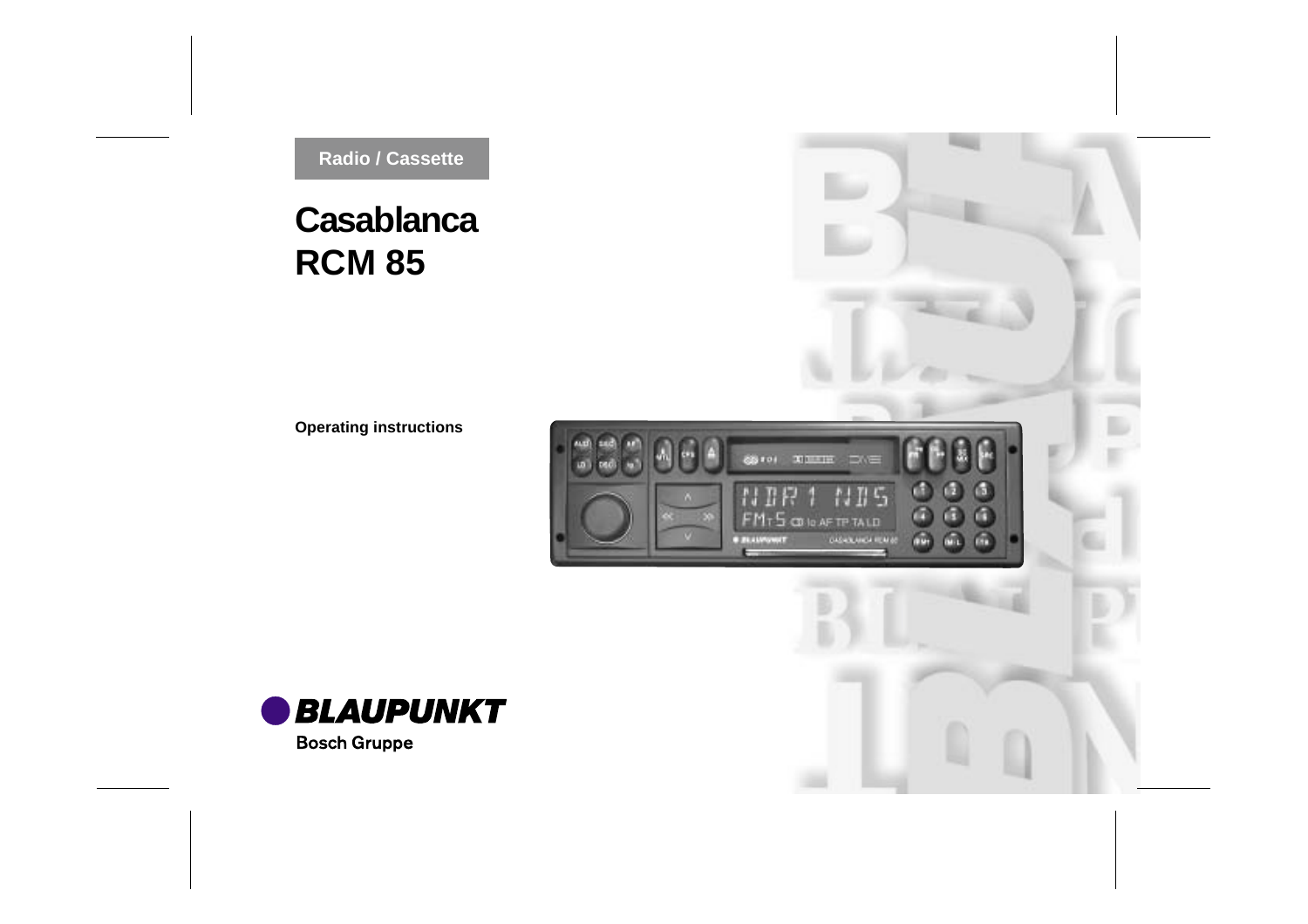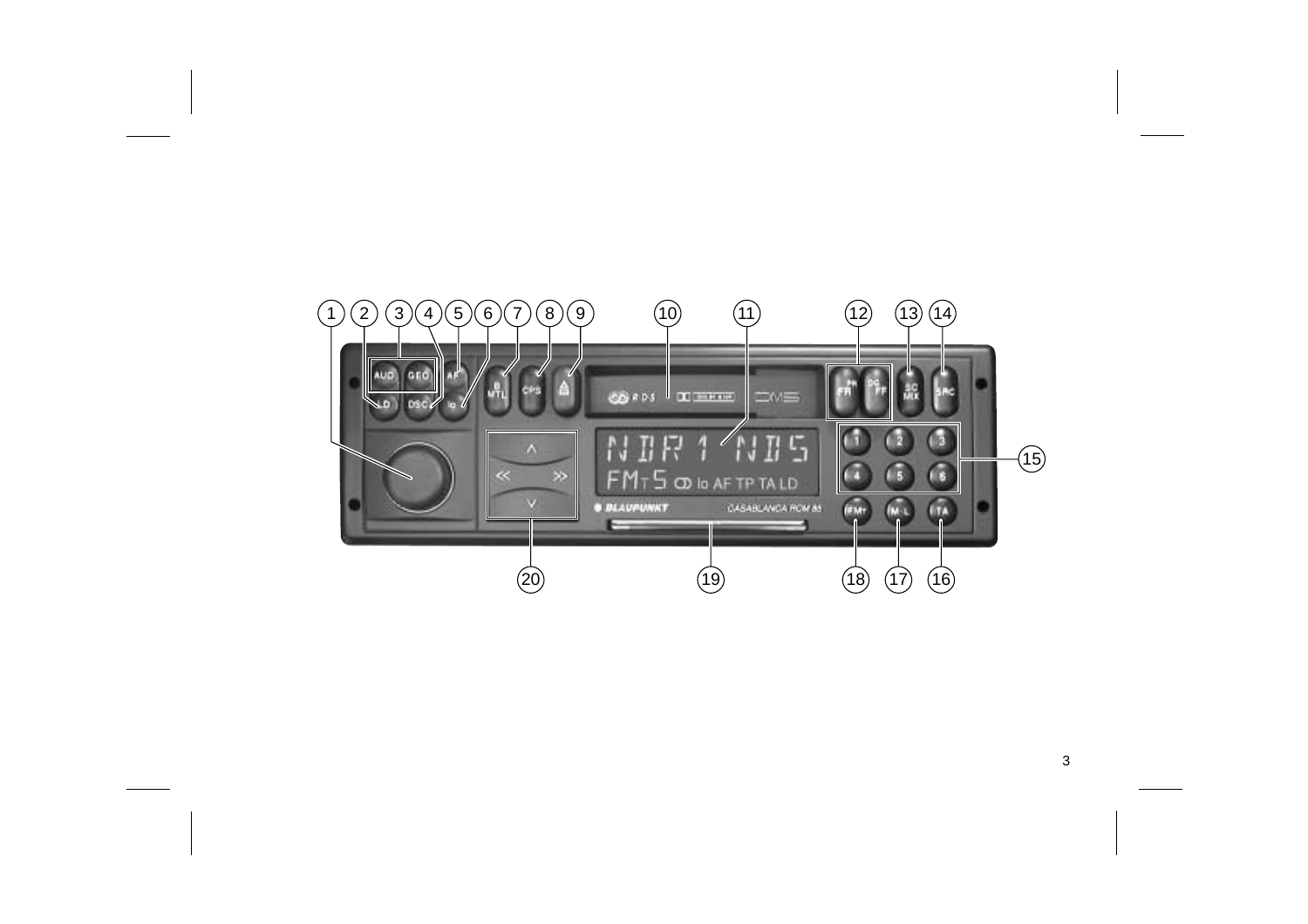# **Contents**

| <b>Short instructions  20</b>             |  |
|-------------------------------------------|--|
| <b>Important notes  23</b>                |  |
|                                           |  |
|                                           |  |
| Installation/Connection  24               |  |
| <b>KeyCard theft-protection</b>           |  |
|                                           |  |
| Putting the unit into operation  24       |  |
| Removing the KeyCard  24                  |  |
| "Defining" a second KeyCard/              |  |
| Replacing a KeyCard  24                   |  |
| Displaying the radio pass data  25        |  |
| Optical indication for extra security  25 |  |
| Radio operation with RDS  26              |  |
| AF - Alternative frequency  26            |  |
| REG - regional programme  26              |  |
| Selecting a waveband  26                  |  |
| Automatic tuning  26                      |  |
|                                           |  |
| Scrolling through the broadcasting        |  |
| network (only FM)  27                     |  |
| Changing the memory bank (FM)  27         |  |
|                                           |  |
| Automatically storing the strongest       |  |
| stations with Travelstore  28             |  |

| Recalling stored stations  28<br>Scanning stored stations with |
|----------------------------------------------------------------|
| Scanning stations with Radio-Scan  28                          |
| Selecting the seek tuning sensitivity  28                      |
| Switching from stereo to mono (FM)  29                         |
|                                                                |
| <b>Receiving traffic programme</b>                             |
| stations with RDS-EON  29                                      |
| Traffic announcement priority on/off  29                       |
|                                                                |
| Switching the warning beep off 29                              |
| Automatic seek tuning start 30                                 |
| Adjusting the volume for traffic                               |
|                                                                |
| announcements and the warning beep. 30                         |
|                                                                |
| Tape operation 30                                              |
|                                                                |
|                                                                |
| Fast Forward/Rewind  30                                        |
| <b>PROG</b> selector                                           |
| To change the tape direction during                            |
|                                                                |
| Dolby B-NR* and                                                |
| tape equalisation with B/MTL  31                               |
| Skipping/repeating titles with CPS  31                         |
| Switching the audio source with SRC  31                        |

| DSC programming 32                                                                                  |  |
|-----------------------------------------------------------------------------------------------------|--|
| Overview of the DSC factory settings  33                                                            |  |
| CD changer control (optional) 34                                                                    |  |
| Switching to changer operation<br>with SRC on the car radio  34<br>Selecting a disc/track using the |  |
|                                                                                                     |  |
|                                                                                                     |  |
|                                                                                                     |  |
|                                                                                                     |  |
|                                                                                                     |  |

**ENGLISH**

ENGLISH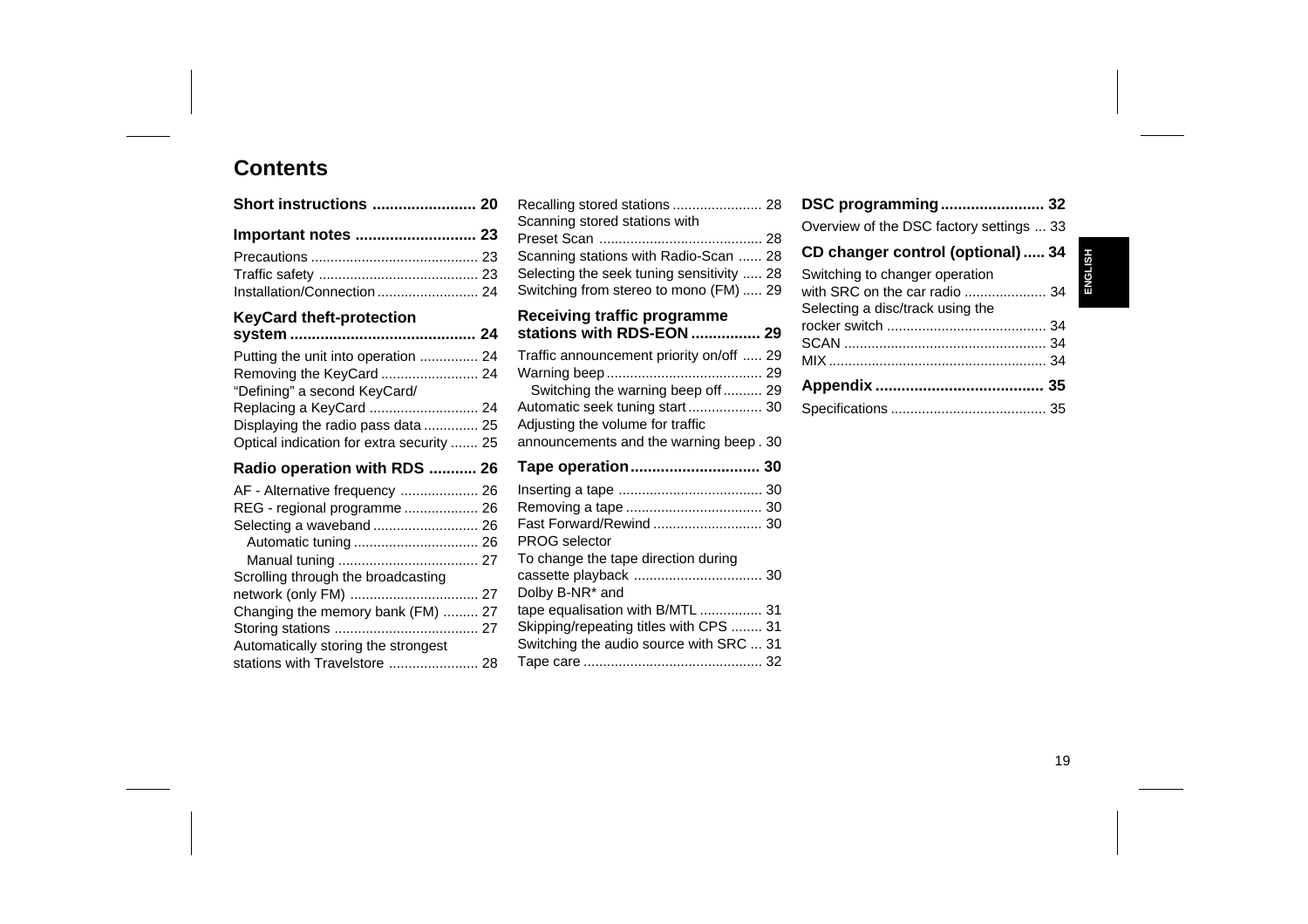# **Short instructions**

#### $On \cap$  Off  $\cap$ **Volume**



This unit can also be switched on and off with the KeyCard  $(19)$ .

Also, when being connected correctly, you may turn the radio on and off via the ignition of your car.

Use one of the following possibilities to continue operating the set when the ignition is switched off:

a) Switch on/off with knob  $(1)$ .

b) Remove/insert the KeyCard.

c) Press  $AUD(3)$ .

When turning on the unit with the Key-Card or by pressing the **AUD** button, the system will start to play with the volume adjusted last.

When operating the unit with the ignition being switched off, the system will automatically shut down after one hour in order to avoid that the battery goes flat.

### 2 **LD**

Loudness - When listening at a low level, the Loudness function creates a more natural sound by boosting the low frequency range.

To switch the Loudness on/off:

#### Press **LD**.

For more information, read chapter "DSC programming".

# 3 **AUD/GEO**

 $AIID -$ 

To adjust the treble and bass frequencies with the rocker switch.



| $\lambda$ | Treble <b>+</b> |
|-----------|-----------------|
|           | Treble –        |

Bass **–** ≪

Bass **<sup>+</sup>**  $\rightarrow$ 

#### $GEO -$

To adjust the balance (left/right) and fader (front/rear) with the rocker switch.



- $\lambda$ Fader front
- Fader rear  $\mathbf v$
- æ Balance left
- Balance right  $\rightarrow$

#### To alter a setting,

• press **AUD** or **GEO** and then change the value with the rocker switch.

The adjusted value is indicated in the display.

The last setting will be stored automatically.

To finish the setting: Press **AUD** or **GEO**.

If the setting remains unchanged within 8 seconds, the display will switch back to the previous condition.

#### 4 **DSC** (**D**irect **S**oftware **C**ontrol) Use the DSC function to customise certain programmable, basic settings to suit your personal needs and preferences. See chapter "DSC programming" for more information.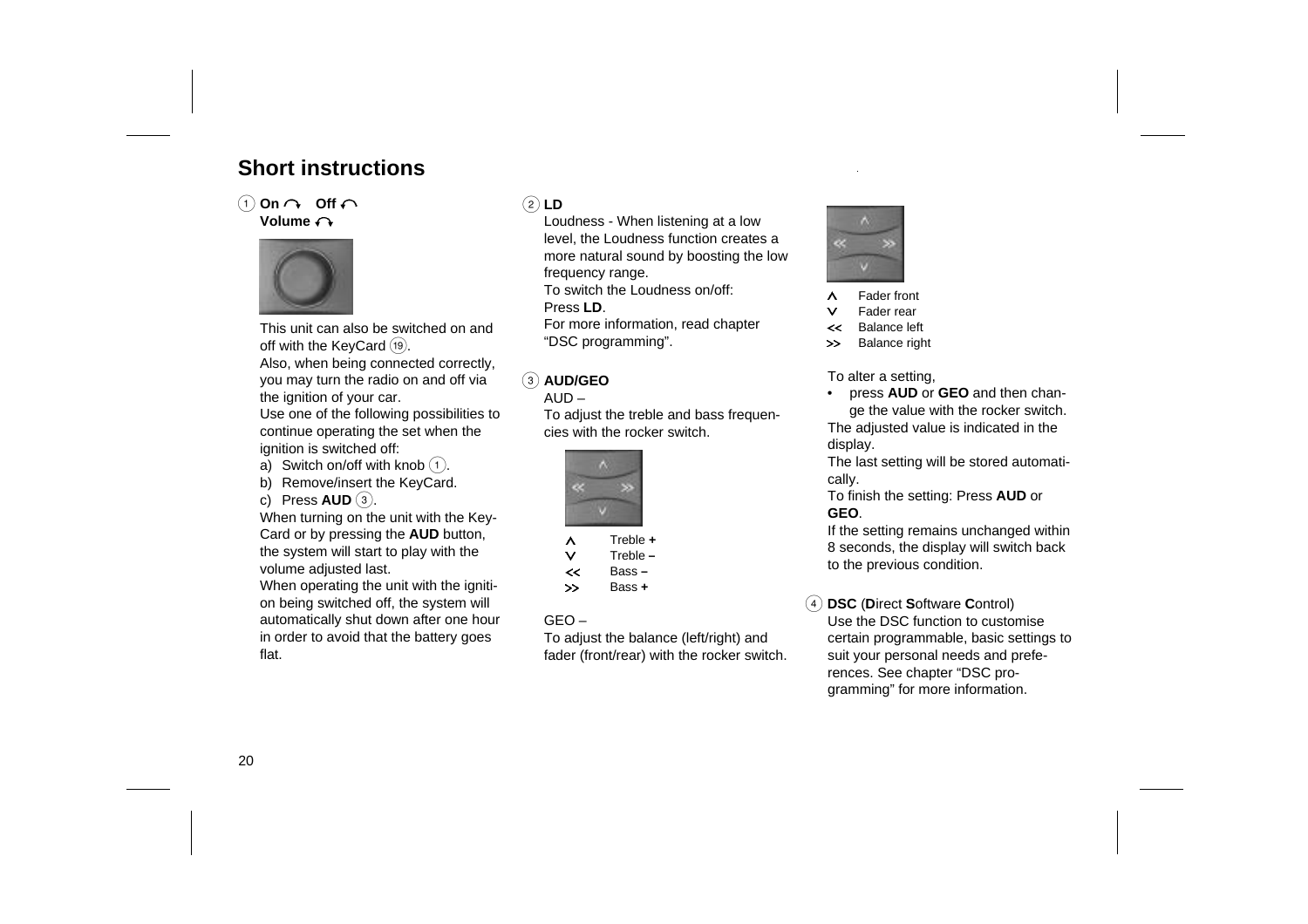5 **AF - A**lternative **f**requency during **RDS** operation

When "AF" lights up in the display, the radio will automatically search for a frequency offering better reception of the same RDS programme.

To switch AF on/off: Press **AF** briefly.

#### Extra function:

**REG ON / REG OFF** - With REG ON the system will only switch to a better alternative frequency if the latter belongs to a linked station offering the same regional programme (see "REG regional programme).

To switch REG on or off: Press **AF** until "REG ON" or "REG OFF" appears in the display (BEEP tone).

#### 6 **lo**

To alter the automatic seek tuning sensitivity.

If **lo** is displayed, the radio will only pick up strong, local stations (low sensitivity).

If **lo** does not light up, the radio will also pick up weaker, distant stations (high sensitivity).

**To switch over:** Press **lo** briefly. For more information, see chapter "DSC programming".

#### 7 **B/MTL**

Dolby B-NR\*

Press this button to play back a tape which has been recorded with Dolby-B. When this button is pressed, "B" lights up in the display.

\* Noise Reduction system manufactured under license from Dolby Laboratories Licensing Corporation. "Dolby" and the double-D symbol are trademarks of Dolby Laboratories Licensing Corporation.

#### **MTL**

Press when using metal or CrO<sub>2</sub> tapes. "MTL" lights up in the display.

To switch the functions on or off: Press the **B/MTL** button during tape operation until the desired condition is displayed.

#### 8 **CPS**

To repeat or skip cassette titles. To switch the function on or off: Press **CPS** during tape operation.

The display shows the adjusted condition ("CPS ON/OFF") each time the button is pressed.

Repeat titles: Press **FR**. Skip titles: Press **FF**.

#### 9 **Cassette removal** Press  $A$ .

#### : **Cassette loading slot**

Insert tape (side A or 1 up; the open side facing to the right).

#### ; **Display**

 $\infty$ 

Radio operation:



|    | NDR1 NDS - Station abbreviation or |
|----|------------------------------------|
|    | frequency                          |
| FM | - Waveband                         |
| т  | - Memory bank (I, II, T)           |

- 5 Preset button (1 6)
	- Stereo
- lo Seek tuning sensitivity
- AF Alternative RDS frequency
- TP Traffic programme identifier
- TA Priority for traffic programme stations
- LD Loudness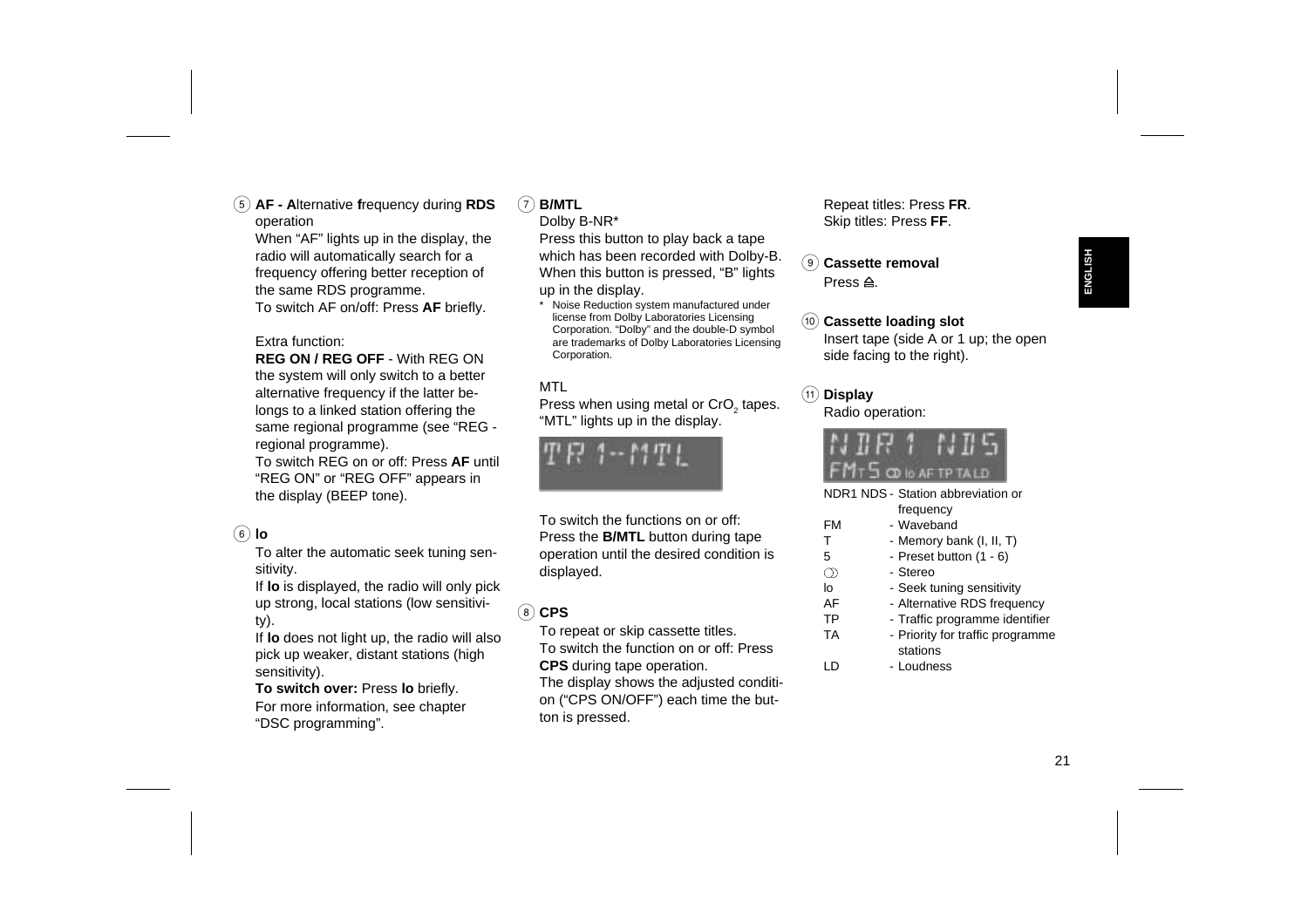Tape operation:



TR1--PLAY - Side 1 (or 2) MTI - Metal B - Dolby B-NR

#### CD changer operation (optional):



CD 05 - Disc number T 02 - Title number

### < **Fast winding/PROG button**

#### **To switch to the other side of the cassette tape:**

Press both buttons simultaneously. The display shows TR1-PLAY or TR2-PLAY.



- FR : Fast rewind; stop by pressing FF.
- FF : Fast forward; stop by pressing FR.

#### = **SC/MIX**

Radio operation Scan (sampling all stations to be received): Press **SC/MIX** briefly.

Preset Scan (sampling all stations stored on the preset buttons): Press **SC/MIX** for approximately 2 seconds.

Changer operation (optional) See chapter "CD changer control".

#### > **SRC** (**S**ou**rc**e)

To switch between the available audio sources, e.g. tape, radio, CD changer (optional).

#### ? **1, 2, 3, 4, 5, 6 - preset buttons**

You can store six stations on each FM memory bank (I, II, T).

**To store a station:** Press button during radio operation and hold down until the radio resumes play.

**To recall a station:** Select the waveband and on FM also the desired memory bank (press **FM <sup>T</sup>** button as many times as required). Then press the corresponding preset button briefly.

@ **TA** (priority for **t**raffic **a**nnouncements) If "TA" is displayed, the system will play traffic stations only. TA on/off: Press button.

## $(17)$  **M•L**

To select the MW or LW waveband. Press button as many times until the desired band is adjusted.

### B **FM T -** FM, Travelstore

To switch between the FM memory banks I, II and "T" (Travelstore). **To switch over:**

Press **FM <sup>T</sup>** as many times until the desired bank is indicated in the display. To store the six most powerful stations automatically with Travelstore:

**Store:** Press **FM <sup>T</sup>**; seek tuning starts. **Recall:** Press **FM <sup>T</sup>** as many times until the display shows "T". Then briefly press one of the preset buttons **1, 2, 3, 4, 5**, or **6**.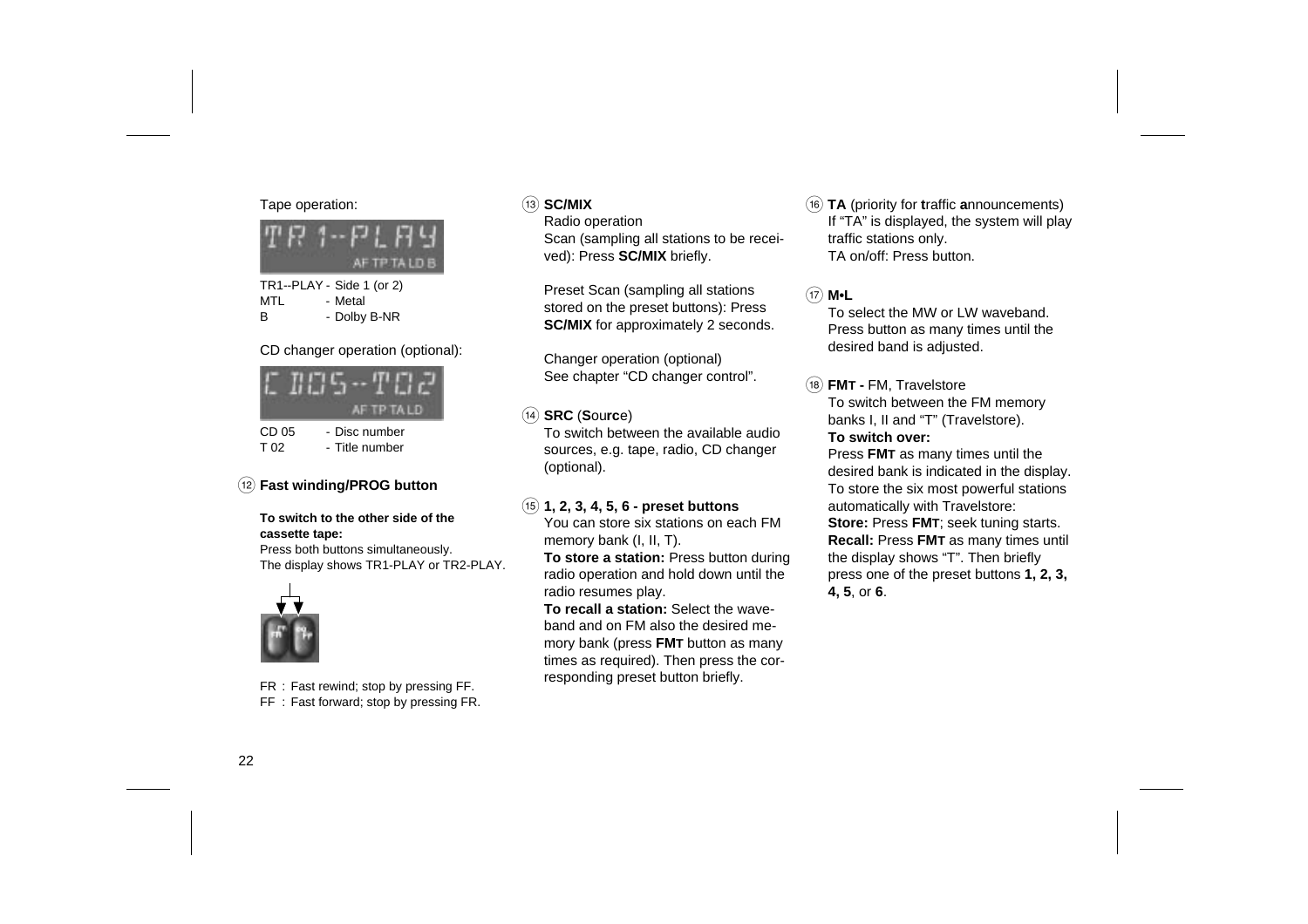#### C **KeyCard theft-protection system**

To operate the set it is necessary that you have inserted the KeyCard.



For this, introduce the **KeyCard** into the slot with the contact area showing up (KeyCard tongue pulled out). Read also the information under "Key-Card".

#### **Flashing KeyCard tongue**

When the car radio is turned off, the KeyCard tongue can be switched to flash for extra anti-theft protection. This feature can be switched on and off via DSC - CODE-LED.

#### (20) **Rocker switch Seek tuning**





 $\mathbf{v}$ Down

- / Up/down in short intervals ("AF" must be switched off)
- $\ll$  / > To scroll through the broadcasting network when "AF" is activated (e.g. NDR1 ... NDR4).

Extra functions:

#### **In the DSC mode:**

Select and programme DSC functions.

# **Important notes**

### **Precautions**

Before starting to use your new car radio, please read the information on "Traffic safety" and "KeyCard theft-protection system" carefully.

# **Traffic safety**

As the driver of a motor vehicle, it is your responsibility to pay attention to the traffic situation at all times. Never use your car radio in a way that could distract you.

Please keep in mind that you travel a distance of 14 m per second at a speed of only 50 km/h.

Should the traffic situation become particularly demanding, we advise you not to use the radio.

Always make sure that you are still able to hear any warning signals coming from outside of the vehicle, such as police or fire engine sirens, so that you can react accordingly. Therefore, you should always select a moderate volume for playing your car radio while you are driving.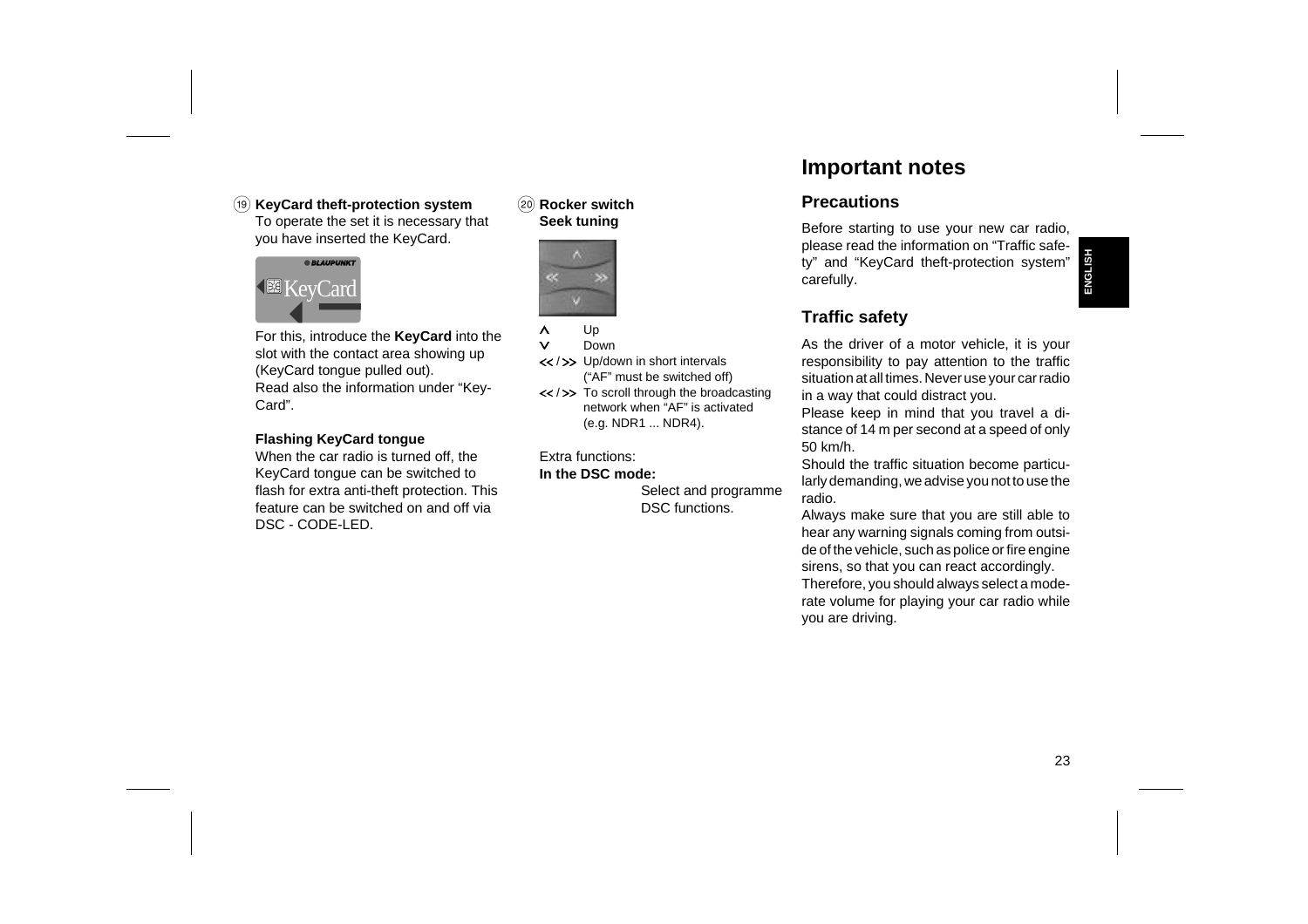#### **Installation/Connection**

If you would like to install this equipment yourself or add any new components, please read the enclosed installation and connection instructions carefully.

Do not connect the loudspeaker outputs to ground!

Use only the accessory and replacement parts approved by Blaupunkt.

# **KeyCard theft-protection system**

This car radio is supplied with one KeyCard as standard.

However, the unit can also be operated with a second card.

If you have lost or damaged your KeyCard, you can buy a new one from your specialised dealer.

When using two KeyCards, you can individually store the following functions:

Bass, treble, balance and fader settings, assignments of preset buttons, Loudness, TA (traffic announcement volume), BEEP volume.

In addition to this, the settings activated before switching the radio off, such as the waveband, station, TA priority, Loudness, AF, REG ON/OFF and seek tuning sensitivity, will also remained stored.

This ensures that the basic settings you have programmed will automatically be activated as soon as you have inserted your KeyCard.

### **Putting the unit into operation**

• Turn on the set and introduce the Key-Card into the slot with the contact area showing up (KeyCard tongue pulled out).

The car radio is now ready for operation. If a wrong KeyCard is inserted, then "CARD ERR" will appear in the display. In this case please do not go on operating the set.

After approximately 10 seconds, the display will show "TURN OFF". Now turn off the set. When inserting a card of a different kind (like for example a phone or credit card), the display will show "WRONG KC" for approximately 2 seconds.

Remove the wrong card and turn off the set. Do not make further adjustments until you have a correct KeyCard available.

### **Removing the KeyCard**

Never pull out the KeyCard directly.

•First press the KeyCard in.

This releases the card and puts it in the proper position for being removed.

•Now you can pull it out.

### **"Defining" a second KeyCard/ Replacing a KeyCard**

While operating the unit with the first Key-Card, you can "define" a second one to be also used with the set:

- • Insert the first KeyCard and turn on the set.
- • Press the **DSC** button and select "I FARN  $KC$ " with  $\wedge$ / $\vee$

The display will switch to "CHANGE".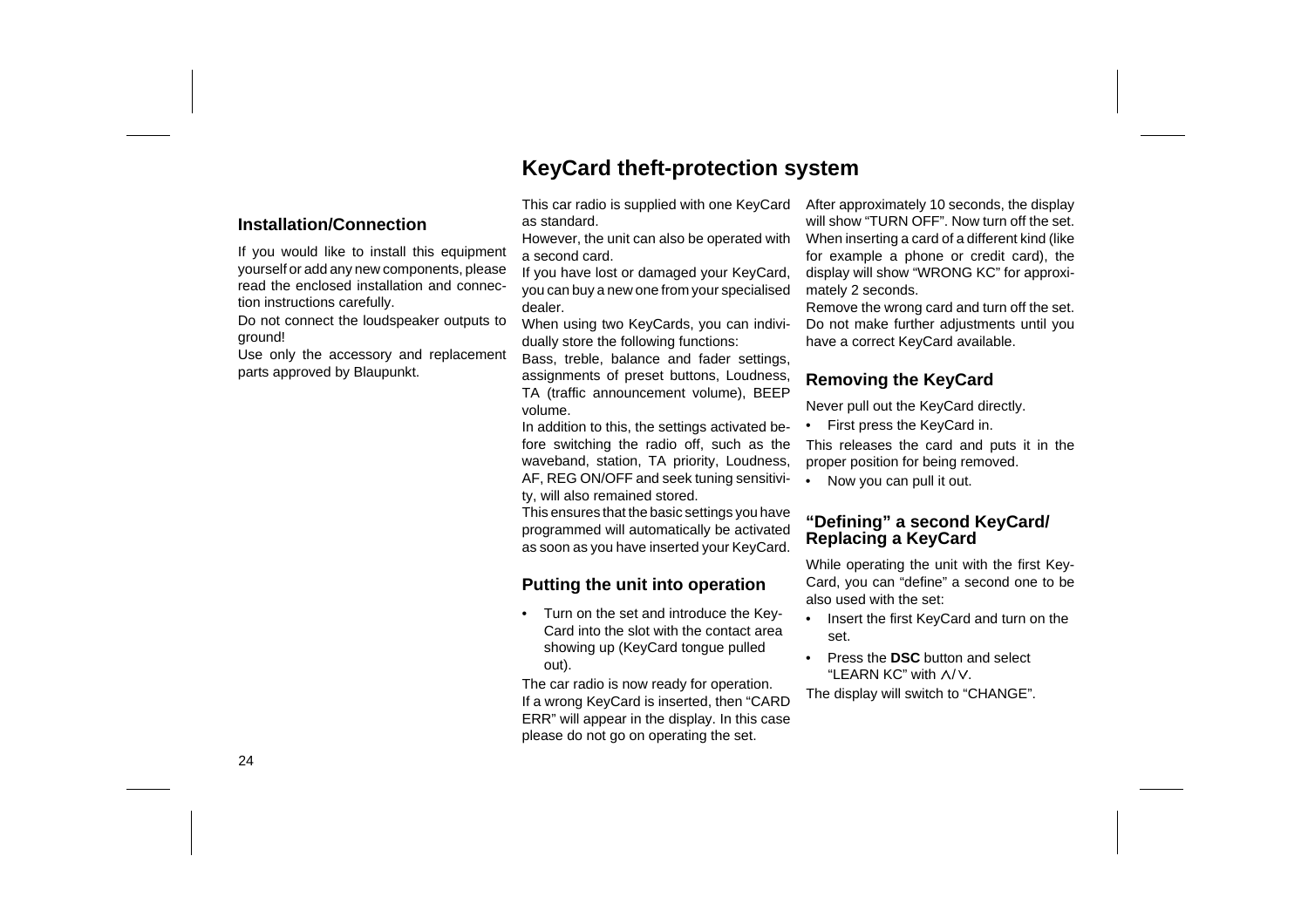- • Press the KeyCard in, which releases the card and puts it in the proper position for being removed.
- • Remove the first KeyCard and insert the new one while "CHANGE" is still being displayed.

Now you can also use the new KeyCard for operating your unit.

A maximum of two cards can be used per set. When trying to "define" a third one, the system will automatically delete the access authorisation of that KeyCard which was not used for the "learning" process.

#### **Displaying the radio pass data**

You can use the KeyCard 1 supplied with the unit to display the individual radio pass data such as the model name, the type number (7 6 ...) and the serial number:

**•** Press and hold down preset buttons **1** and **6** while switching on the unit.

**•** Press the **M•L** button within 2 seconds. The radio pass data will move through the display several times.

To quit the function:

**•**Press any button.

#### **Optical indication for extra security**

When the car is stationary, the KeyCard tongue can be switched to flash for extra antitheft security.

For this, the following requirements must be fulfilled:

Permanent 12 V supply and the + ignition lead must be connected correctly (as illustrated in the installations instructions).

"LED 1" must be adjusted in the DSC mode. Please refer to chapter "DSC programming - LED".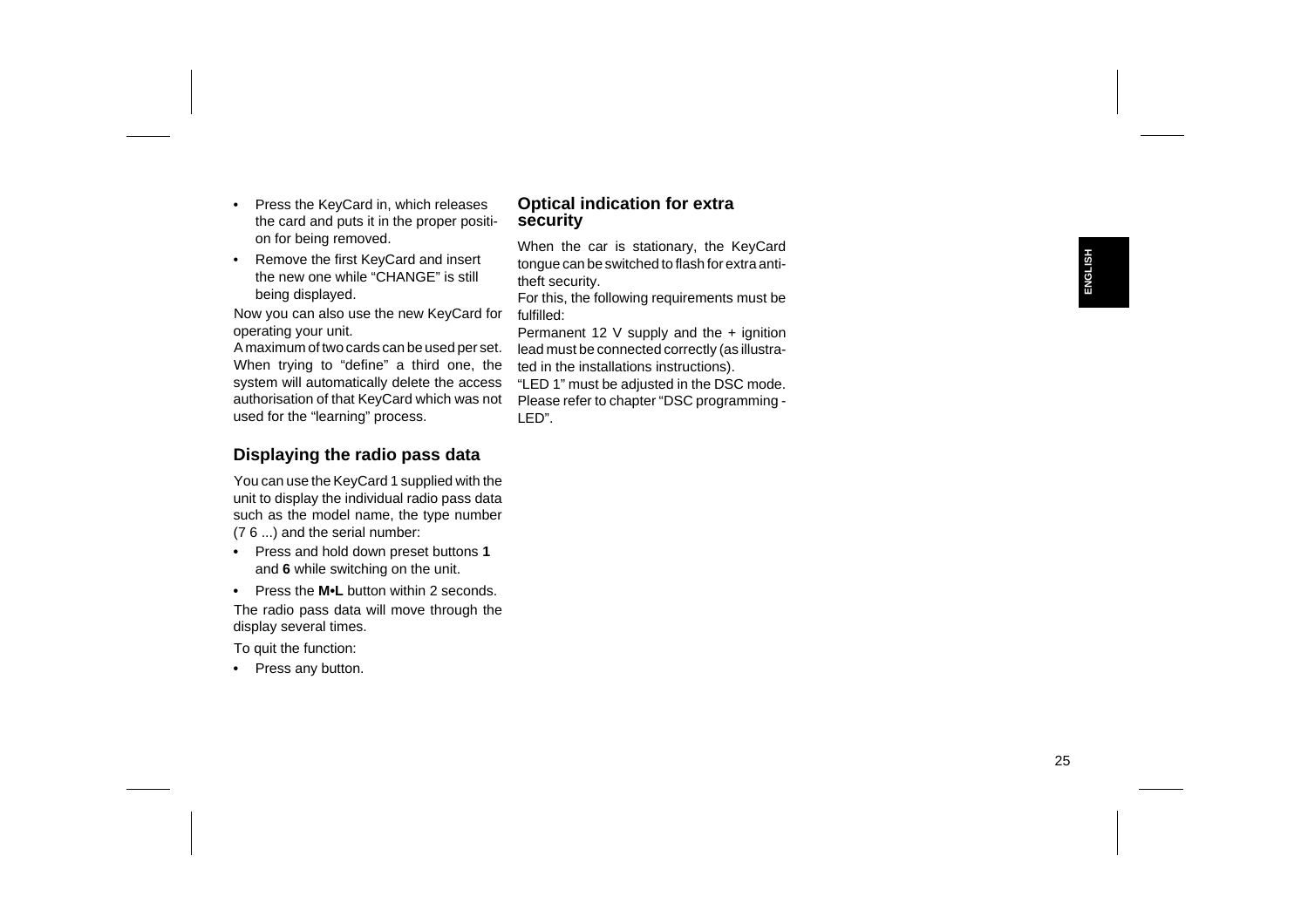# **Radio operation with RDS** (**R**adio **D**ata **S**ystem)

The Radio Data System offers you more convenience when listening to FM radio stations.

More and more radio stations have begun to broadcast RDS information alongside their programmes.

As soon as a programme has been identified, the station name including a regional identifier, if applicable, will appear in the display, for example, NDR1 NDS (regional programme in Lower Saxony, Germany).

When RDS is activated, the station buttons become programme buttons. You now know exactly which programme you have tuned into, making it easy to find the desired station quickly.

But RDS offers you further advantages:

### **AF - Alternative frequency**

The AF (Alternative Frequency) function makes sure that the strongest frequency of the currently selected programme is always tuned in automatically.

This function is activated when "AF" appears in the display.

In order to switch this function on or off.

•press the **AF** button briefly.

While searching for the strongest reception signal, the radio may switch to mute briefly.

If "SEARCH" appears in the display when switching on the radio or recalling one of the stored frequencies, the unit is automatically searching for an alternative frequency.

"SEARCH" will disappear from the display when the alternative frequency has been found or after the frequency band has been run through completely.

If the reception quality of the selected programme becomes too bad:

•Tune into another station.

# **REG - regional programme**

Certain radio programmes are split up at times into regional programmes offering local information. The 1st programme broadcast by NDR, for example, offers programmes with different contents in the northern states of Germany Schleswig-Holstein, Hamburg and Lower Saxony at certain times of the day. If you are listening to one programme and move to an area where another linked regional programme becomes stronger, the unit will switch to that programme. If you wish to continue listening to the first programme,

• press the **AF** button for approximately 2 seconds.

"REG ON" appears in the display.

If you leave the service area of the regional programme tuned into, or if you would like to take advantage of the full RDS service, switch to "REG OFF".

• Press the **AF** button for approximately 2 seconds until "REG OFF" appears.

When active, "REG ON" will be briefly displayed each time the radio is switched on.

### **Selecting a waveband**

With this car radio you can select between the following wavebands:

FM 87.5 - 108 MHz

MW 531 - 1602 kHz

LW 153 - 279 kHz

- • Select the desired waveband by pressing the **FM T** or **M•L** button.
- To switch between MW and LW:
- •Press **M•L**.

#### **Automatic tuning**  $\land/\lor$

• Press  $\wedge/\vee$ ; the car radio will automatically search for the next station.

When keeping the upper or lower part  $\wedge/\vee$  of the rocker switch depressed, seek tuning will speed up in upwards or downwards direction.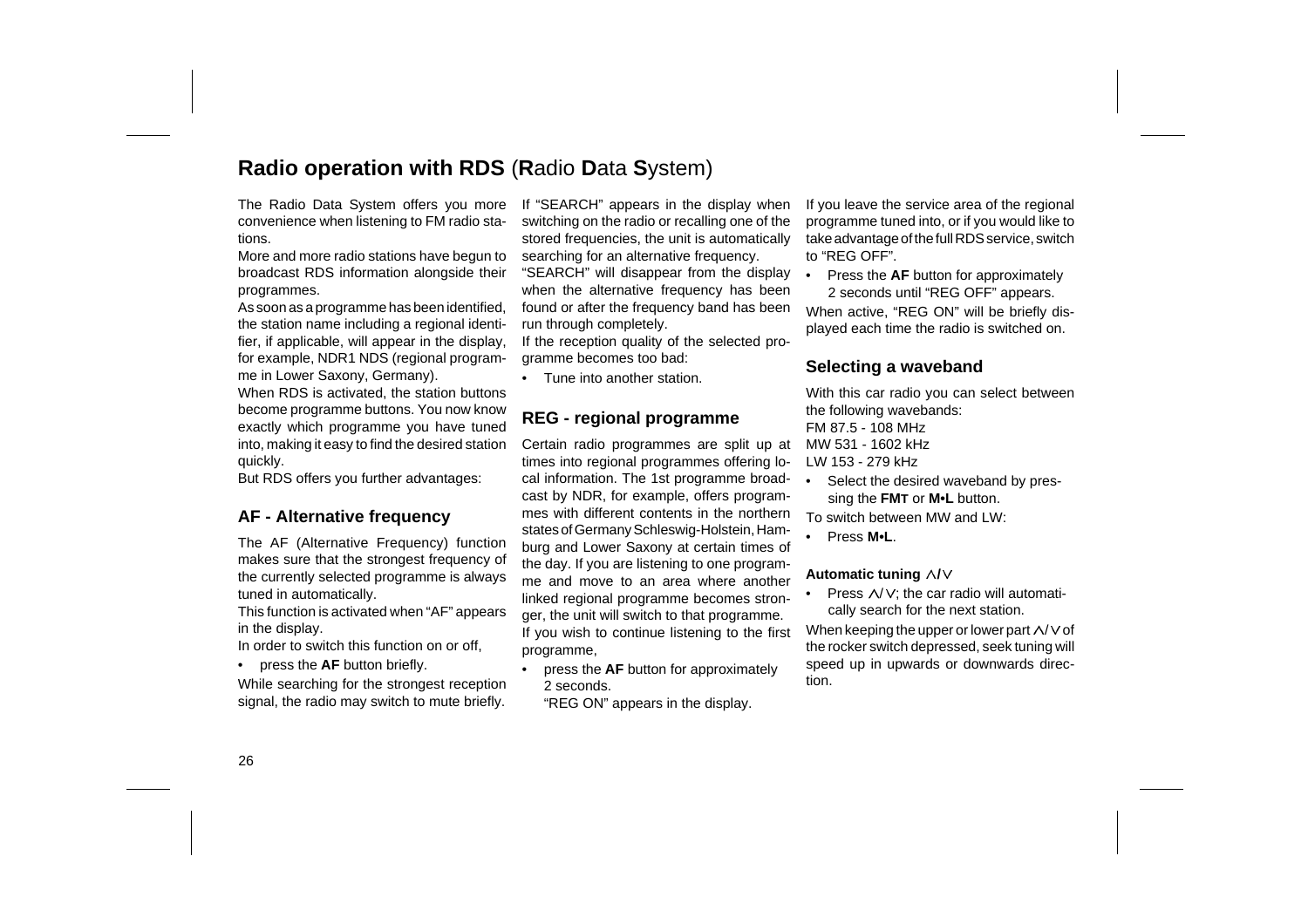#### **Automatic tuning**



 $\Lambda$ Up

- $\mathbf{v}$ Down
- / Up/down in short intervals ("AF" must be switched off)
- $\langle \langle \rangle \rangle$  To scroll through the broadcasting network when "AF" is activated (e.g. NDR1 ... NDR4).

#### **Manual tuning << >>**

(prerequisite: **AF** is switched off!)

• Press << >>; the frequency will change in short intervals in downwards or upwards direction.

When holding the right or left part of the rocker switch pressed down, the frequency scan is speeded up.

#### **Scrolling through the broadcasting network** (only FM)

You can use the << >> buttons to tune in stations of your reception area.

If several programmes of one broadcasting network can be received, you can scroll through them in forwards direction pressing >>, or backwards using the << button, e.g. NDR 1, 2, 3, 4, N-JOY (North German broadcaster).

For this it is necessary that the stations have been received at least once and that "AF" has been activated before (lights up in the display).

For this purpose, you may start Travelstore seek operation:

• Press **FM <sup>T</sup>** for 2 seconds; the system starts to run through the frequency band.

If "AF" does not light up,

•press **AF**.

With this, the requirements for selecting stations with  $<<$   $>>$  are fulfilled.

# **Changing the memory bank (FM)**

You can shift between the memory banks I, II and T in order to store stations and recall them later.

The currently selected memory bank is indicated in the display.

• Press the **FM <sup>T</sup>** button as many times until the desired memory bank lights up in the display.

### **Storing stations**

On FM, you can store six stations on the preset buttons **1 to 6** for each of the memory banks I, II and T.

On MW/LW, you can store six stations each.

- • Select the waveband with **FM T** or **M•L** and on FM also the desired memory bank (with **FM <sup>T</sup>**).
- • Tune in a station with the rocker switch (either automatically or manually).
- Press the desired preset button until the radio resumes play after the muting (takes approximately 2 seconds, confirmed by beep).

Now the station has been stored. The activated preset button is indicated in the display.

#### **Notice:**

Should you tune in a station which has already been stored before, the corresponding preset button and the memory bank will briefly flash in the display if you have selected another memory bank.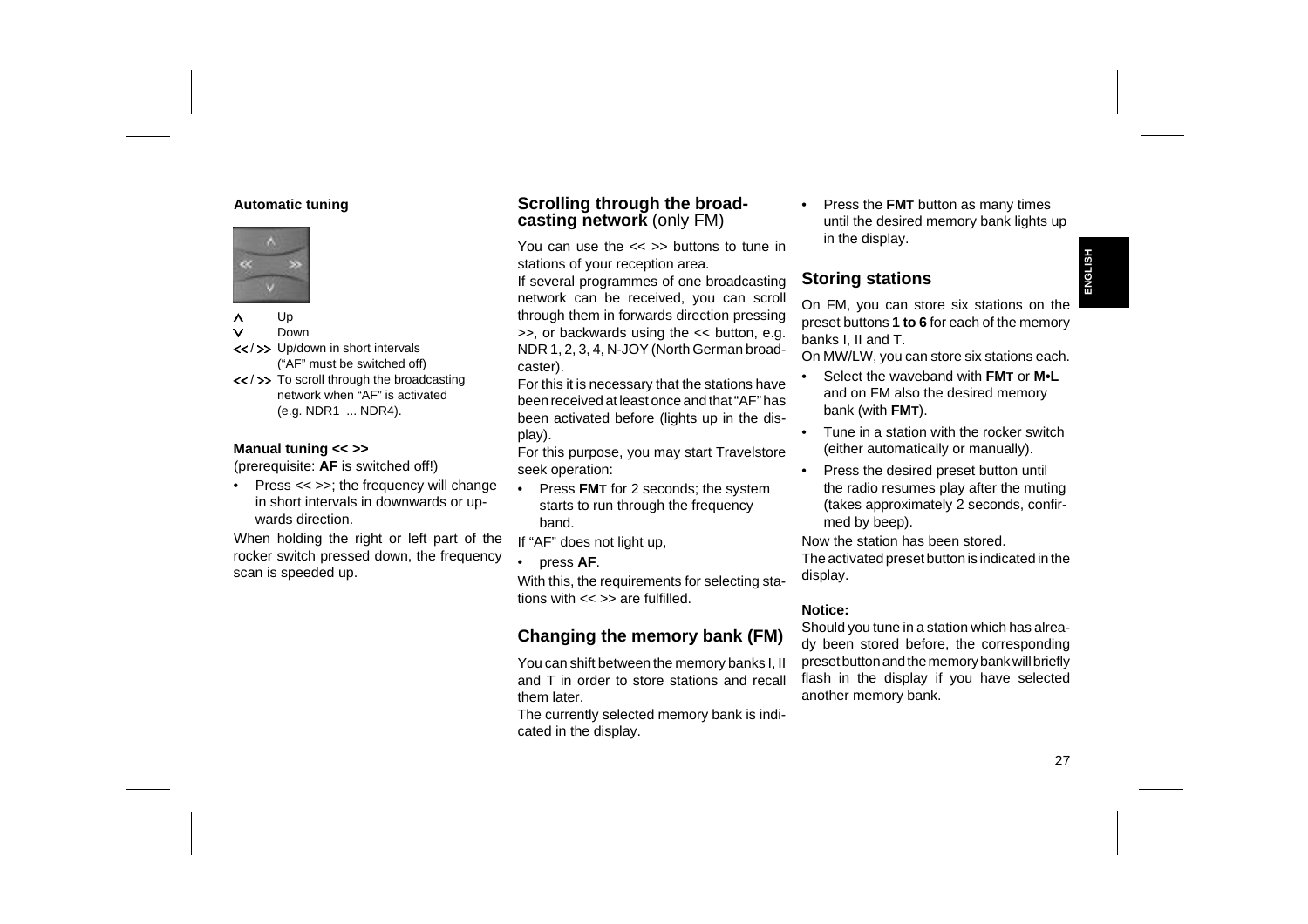#### **Automatically storing the strongest stations with Travelstore**

You can automatically store the six most powerful FM stations of your current reception area sorted according to their signal strength. This function is particularly convenient on longer trips.

• Press the **FM T** button for more than 2 seconds.

The radio will search for the strongest FM stations and store them on the memory bank T (Travelstore). When this process has been completed, the radio will play the first station. If desired, stations can also be stored manually on the Travelstore bank (see "Storing stations").

## **Recalling stored stations**

You can recall any stored station at the touch of a button.

- •**•** Select the waveband by pressing **FMT** or **M•L**. On FM, also choose the corresponding memory bank by pressing the **FM <sup>T</sup>** button as many times until the desired bank appears in the display.
- • Press the corresponding preset button briefly to recall the station.

#### **Scanning stored stations with Preset Scan**

You can have all of the stored stations played briefly on all wavebands.

On FM, you can scan the stations of the Travelstore memory bank or of the two other storage levels.

- Select the waveband.
- • On FM, choose Travelstore or another memory bank using the **FM T** button.

#### **To start Preset Scan:**

• Press **SC/MIX** for approximately 2 seconds.

The stations will be played for approximately 8 seconds each.

The positions blinking in the display show you the memory bank and preset position of the currently scanned station.

#### **To select a station currently being scanned and switch off Preset Scan:**

• Press **SC/MIX** briefly.

#### **Scanning stations with Radio-Scan**

Beginning with the station currently tuned in, you can scan the waveband. The radio will play each station for 8 seconds.

#### **To start the scan:**

• Press **SC/MIX** briefly. The scanned frequency or the station name will start flashing in the display. During the actual scanning process "SCAN" will be displayed.

#### **To select a station currently being scanned and switch off the scan function:**

•Press **SC/MIX** briefly.

If no station is selected, the scan function will be automatically switched off after the frequency band has been run through completely. The unit will tune in the station listened to before starting the scan.

#### **Selecting the seek tuning sensitivity**

You can alter the automatic seek tuning sensitivity.

If "**lo**" is displayed, the radio will only pick up strong, local stations (low sensitivity).

If "**lo**" does not light up, the radio will also pick up weaker, distant stations (high sensitivity). To switch over,

• Press **lo**.

The degree of sensitivity can be altered in both modes (see also chapter "DSC programming").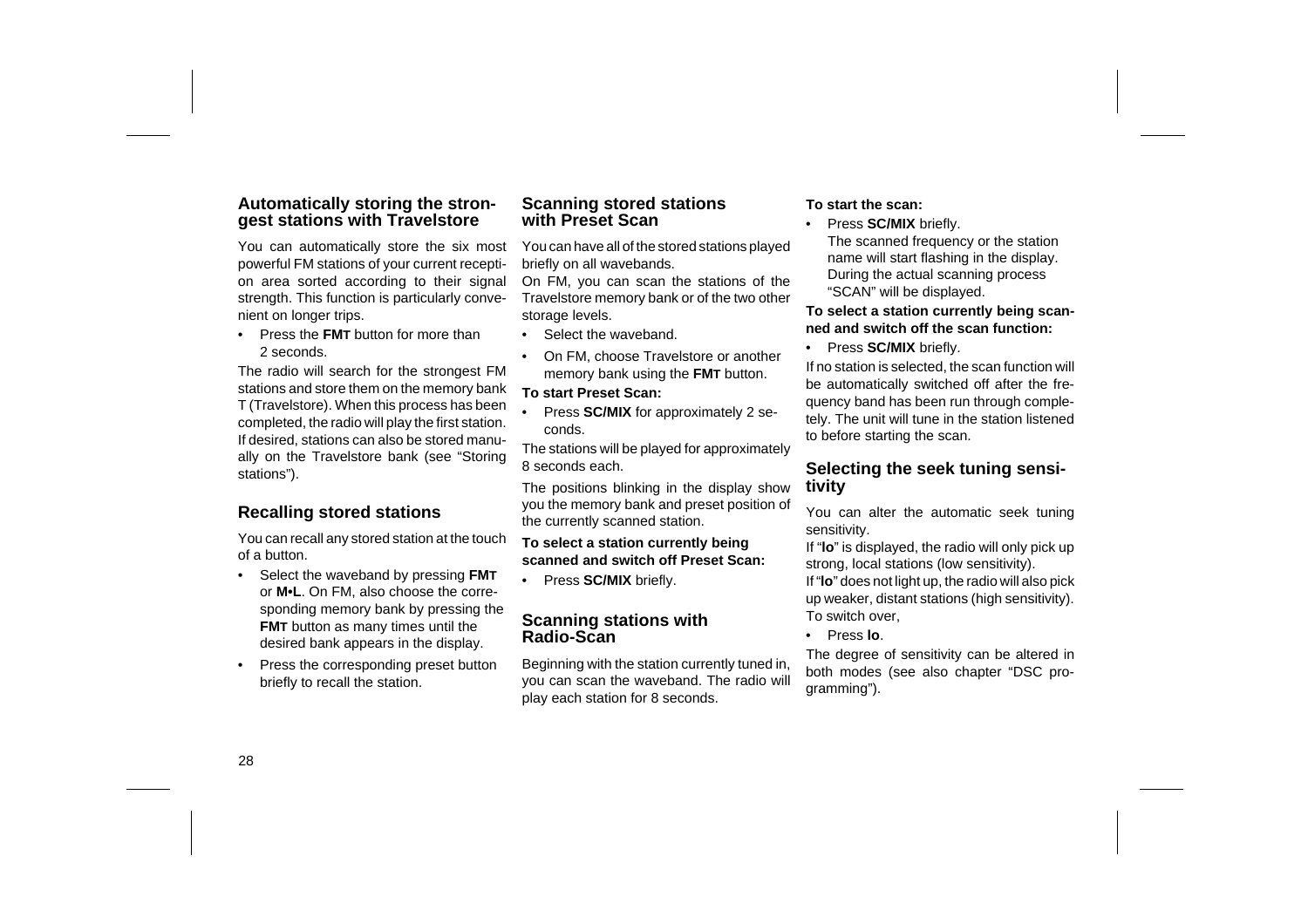# **Receiving traffic programme stations with RDS-EON**

#### **Switching from stereo to mono (FM)**

If reception is poor, you may get better sound quality by switching to mono:

• Press the **lo** button for approximately 2 seconds.

With mono playback, the stereo sign  $\circledcirc$ will disappear from the display.

Each time the radio is switched on, stereo playback is activated.

The unit will automatically switch to mono if the received signal is not strong enough for stereo playback.

Many FM broadcasters offer traffic messages for their service area at regular intervals. All traffic programme stations transmit a special carrier signal alongside their programmes, which is decoded by your car radio. If this signal is identified, "TP" will appear in the display (**T**raffic **P**rogramme).

In addition to these, there are also stations which do not actually transmit traffic programmes themselves, but by using RDS-EON they offer the possibility to receive the traffic messages broadcast by another traffic programme station in the same radio network. If you listen to one of these stations (e.g. NDR3), "TP" will appear in the display provided the priority for traffic programme stations has been activated, i.e. "TA" must be displayed.

If a traffic announcement is broadcast, the radio will automatically switch to the linked traffic programme station (in this case, NDR2) for the duration of the message and return to the original programme (NDR3) afterwards.

#### **Traffic announcement priority on/off**

If the priority for traffic announcement programmes is activated, "TA" will light up in the display.

To switch the priority on or off:

•Press the **TA** button.

When pressing **TA** while a message is being broadcast, this message will be interrupted. The unit will then switch back to the previous condition. The priority for other traffic messages remains active.

### **Warning beep**

If you leave the reception area of the traffic programme station currently tuned into, you will hear a warning beep after approximately 30 seconds.

This alarm tone will also be released when pressing a preset button which has no traffic programme allocated to it.

#### **Switching the warning beep off**

- a) Tune into another station offering traffic information:
	- •Press the rocker switch or
	- • a preset button which has a traffic programme station allocated to it.

#### Alternatively:

- b) Switch off the priority for traffic announcements:
	- •Press **TA**.

"TA" will disappear from the display.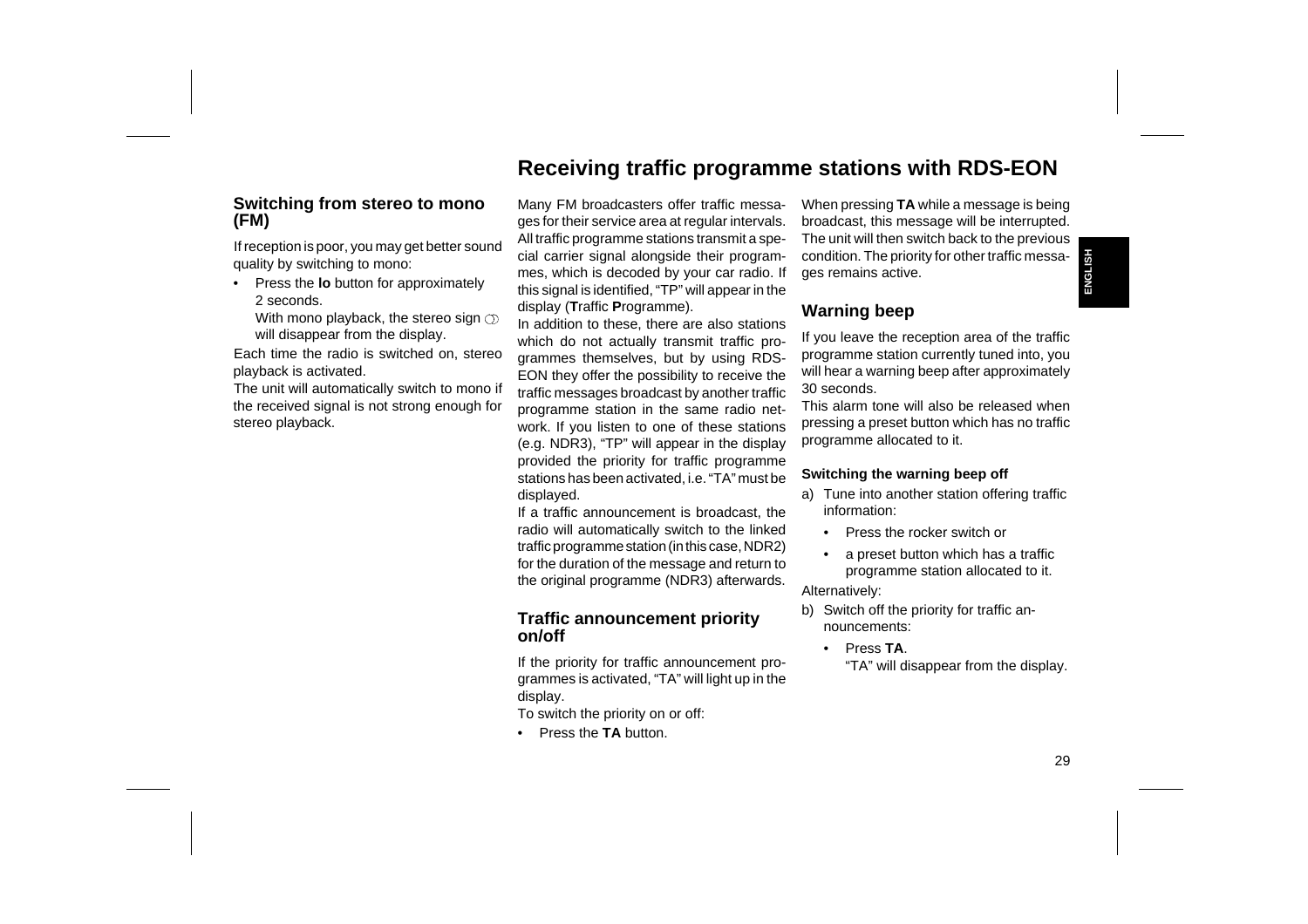#### **Automatic seek tuning start** (tape operation)

When leaving the reception area of the tuned in traffic programme station while listening to a tape, the system will automatically start searching for a new TA programme. If no such station is found within approximately 30 seconds, tape operation will be stopped and a warning beep will sound. To switch the warning beep off, proceed as described above.

#### **Adjusting the volume for traffic announcements and the warning beep**

This volume was preset at the factory. You can alter the value using the DSC function (see "DSC programming, TA").

# **Tape operation**

# **Inserting a tape**

- •Turn on the set.
- •Insert a tape.

Insert the tape with side A or 1 showing up, the open side facing to the right.



= Press to eject the tape.

The tape will be played in the direction used last.

"TR1-PLAY" in the display means that track 1 or A is being played.

# **Removing a tape**

Press  $\triangle$ . The cassette will eject.

# **Fast Forward/Rewind**

### **Fast Forward**

•

•

 Press **FF**. At the end of a tape side, the mechanism changes directions automatically to play the other side.

#### **Stopping Fast Forward operation**

• Press **FR**.

## **Fast Rewind**

• Press **FR**. At the beginning of the tape, the mechanism will automatically start playback.

#### **Stopping Fast Rewind operation**

•Press **FF**.

#### **To switch to the other tape side:**

Press simultaneously. TR1-PLAY or TR2-PLAY shown in the display.



- FR : Fast rewind; stop by pressing FF.
- FF : Fast forward; stop by pressing FR.

# **PROG selector**

To change the tape direction during cassette playback

•Press **FR** and **FF** simultaneously.

At the end of a tape side, the mechanism changes directions automatically to play the other side (Autoreverse). The display shows "TR1-PLAY" for track (side) 1 or A or "TR2- PLAY" for track 2 or B.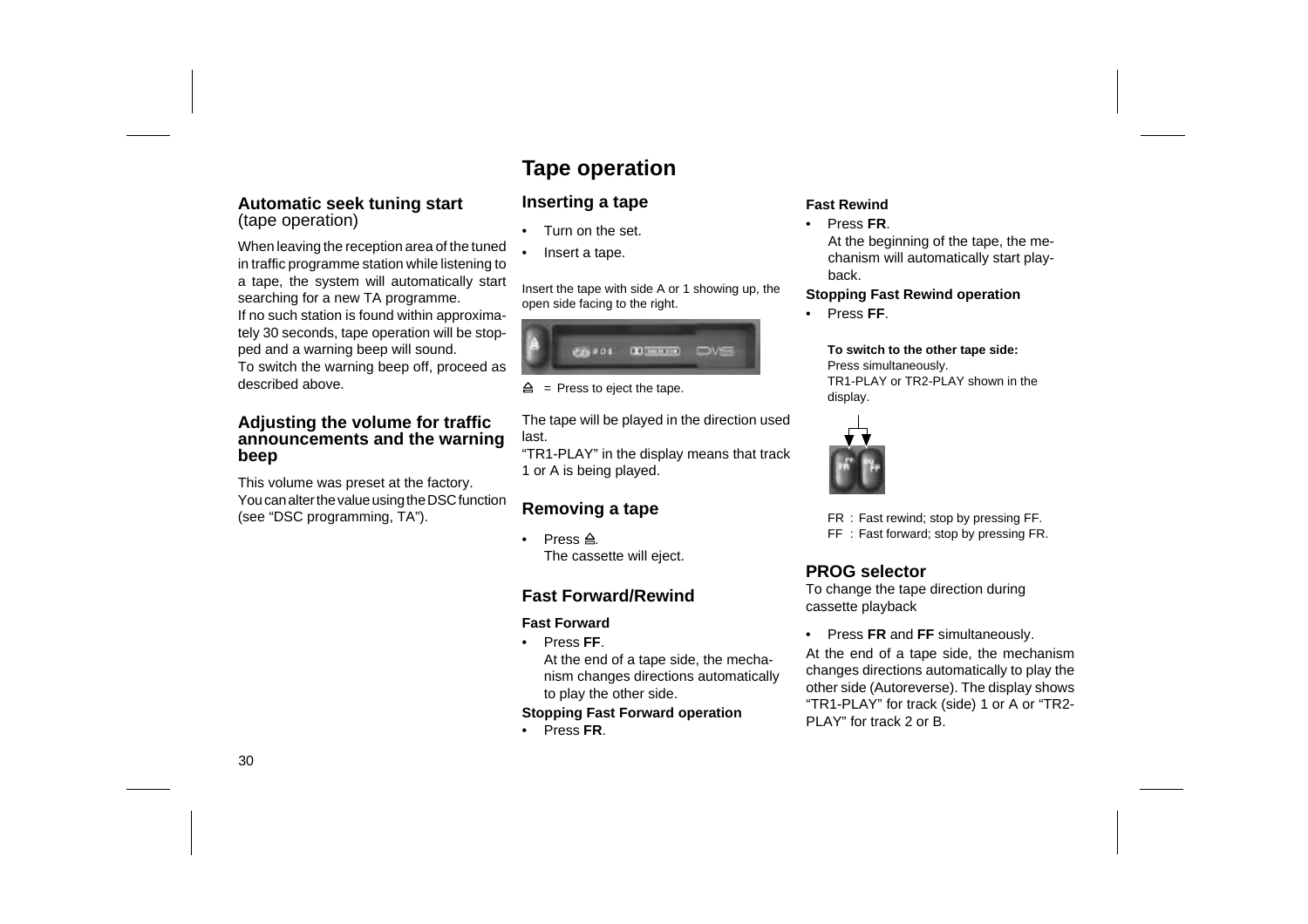#### **Notice:**

If there is too much tension on the tape during playback, the set may switch over by itself before having reached the end of the tape side. In this case check the condition of the cassette tape. Sometimes it helps to rewind it completely.

#### **Dolby B-NR\* and tape equalisation with B/MTL**

#### **Dolby B-NR\***

With this unit you can play back tapes recorded with Dolby-B or without noise reduction. Cassette tapes recorded with Dolby NR\* stand out by their much lower tape hiss and the improved dynamics.

If Dolby B-NR is switched on, "B" will light up in the display.

\* Noise Reduction system manufactured under license from Dolby Laboratories Licensing Corporation. "Dolby" and the double-D symbol are trademarks of Dolby Laboratories Licensing Corporation.

#### **MTL**

Switch on the MTL function to select the best equalisation response when using metal or CrO<sub>2</sub> tapes. "MTL" will light up in the display.

To switch Dolby B-NR and MTL on/off:

• Press **B/MTL** repeatedly until the desired setting appears in the display.



The system enables the following settings:

| MTL tape           | The display shows |                          |
|--------------------|-------------------|--------------------------|
| with Dolby B-NR    | MTL               | в                        |
| without Dolby B-NR | MTL               | $\overline{\phantom{a}}$ |
| Normal tape        |                   |                          |
| with Dolby B-NR    |                   | R                        |
| without Dolby B-NR |                   |                          |

#### **Skipping/repeating titles with CPS**

CPS stands for Cassette Program Search. This function allows you to skip a cassette title or listen to it once again. To switch the function on/off:

•Press **CPS**. "CPS ON" or "CPS OFF" will light up in the display for approximately 2 seconds.

#### With "CPS ON": **Fully depress the FF button -**

The tape is fast forwarded to the next title.



#### **Fully depress the FR button -**

The tape is rewound to the beginning of the current title, provided that it has already been played for more than 8 seconds. Otherwise the tape will be rewound to the beginning of the previous title.

# **Switching the audio source**

with SRC (**S**ou**rc**e)

Using this function you can switch between radio, tape and CD changer (optional) operation or playback of any other connected device.

To switch over:

•Press the **SRC** button.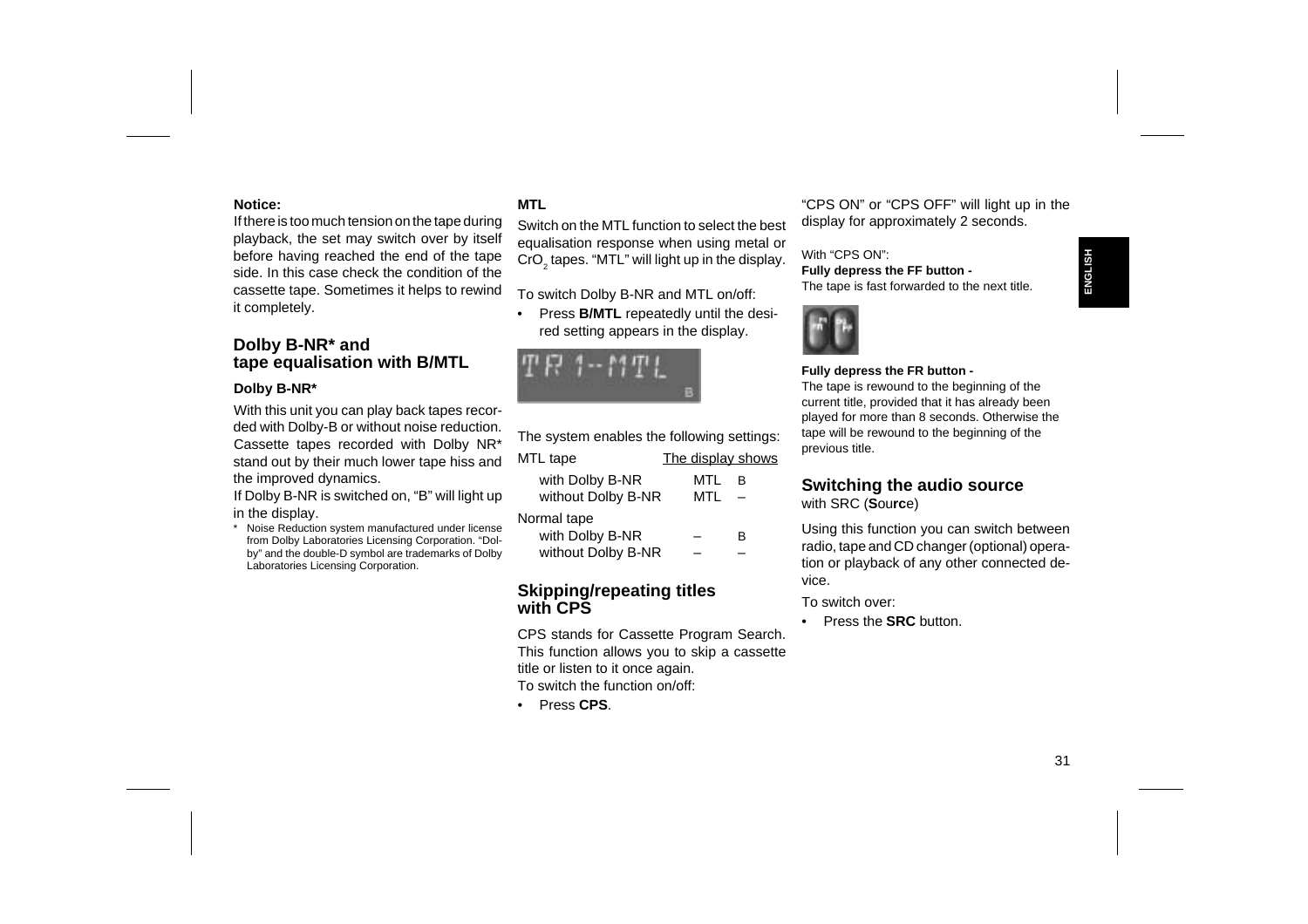# **DSC programming**

## **Tape care**

To avoid possible problems, you should not use cassette tapes longer than 60 or 90 minutes (C60/C90). Store your tapes in a cool place away from dirt, dust and temperatures exceeding 50 ° Celsius. Allow very cold tapes to warm up before playing them in order to avoid uneven tape transport. After approximately 100 hours of use, dust particles collected on the playback head or roller may lead to tape run problems and sound distortions.

Use a head cleaning tape to remove normal dirt build-up. For tougher cases, use a cotton swab (Q-Tip) soaked with alcohol. Do not attempt to clean by inserting a hard object into the player!

#### DSC (**D**irect **S**oftware **C**ontrol) allows you to customise certain programmable, basic set-

tings to suit your personal needs and preferences and then store them.

The basic settings for this audio equipment were made at the factory. In the following you can find an overview of these settings, so that you can always reset to these if desired. If you wish to alter any of the programming,

•press **DSC**.

The display will show the function adjusted last.

Use the rocker switch to select and adjust the functions described in the following.



| $\Lambda$ / $\vee$ | Select function |
|--------------------|-----------------|
| ≺<                 | Adjust value -  |

 $\rightarrow$ Adjust value **<sup>+</sup>**

**LOCAL (lo)**

To adjust the seek tuning sensitivity for local reception.

LOCAL 1 - high sensitivity LOCAL 3 - low sensitivity

#### **DIS (dx)**

To adjust the seek tuning sensitivity for distant reception.

DIS. 1 - high sensitivity

- DIS. 3 low sensitivity
- **TIME ON/OFF** To select the display mode during CD changer operation (option).

TIME ON - display of title and playback time. TIME OFF - display of CD and title number. If SCAN or MIX is active, the system will always switch to the TIME OFF mode.

**LEARN KC** To "define" a second Key-Card for use with the set. Please read the information under "KeyCard theft-protection system".

**TA VOL** To adjust the traffic announcement volume from between 1 to 9. The message will then come through at this volume.  $(1 = low)$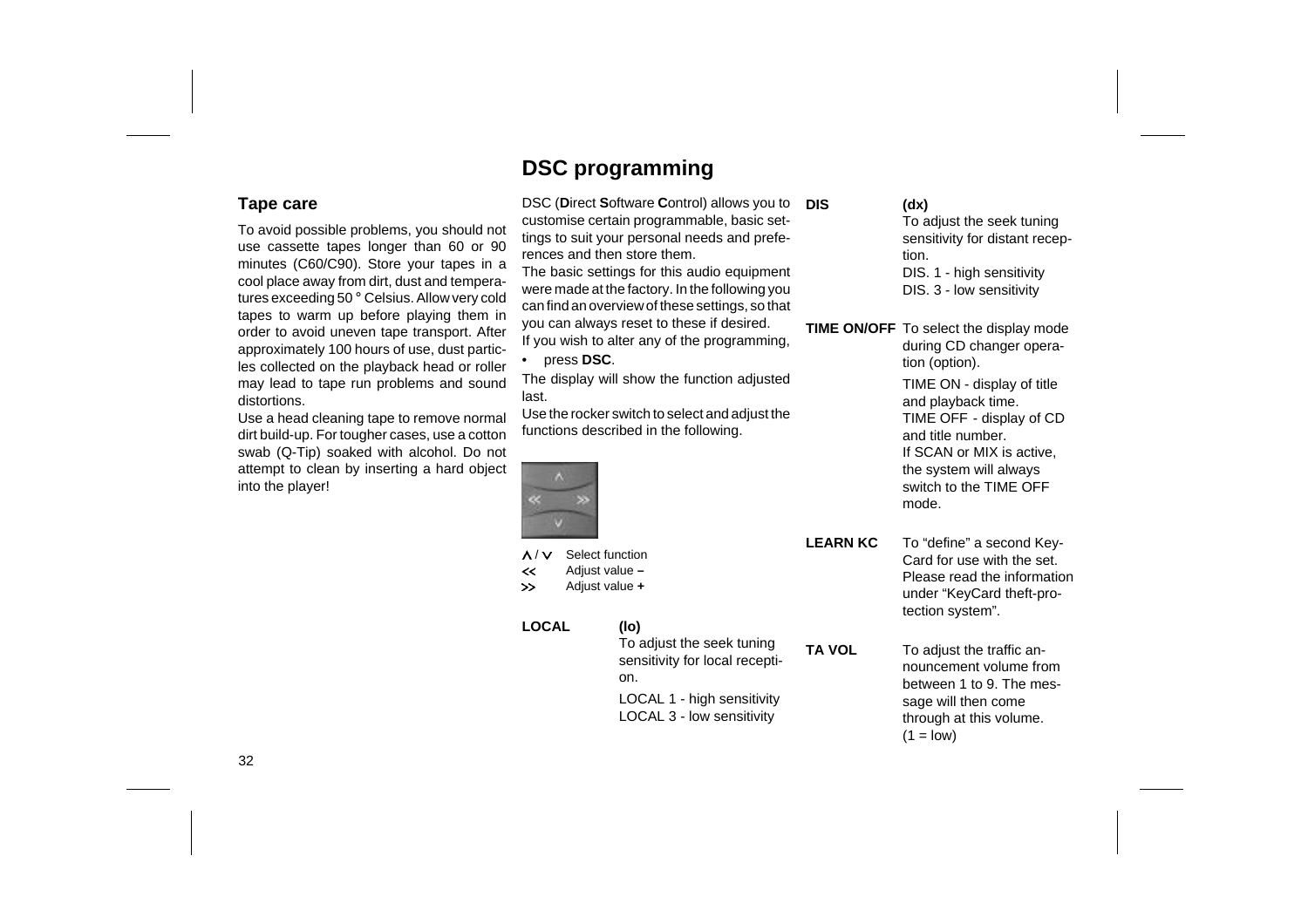| LOUD | Loudness - When listening<br>at a low level, the Loud-                                                                                                                                                               | settings                                                                             | <b>Overview of the DSC factory</b>                                |
|------|----------------------------------------------------------------------------------------------------------------------------------------------------------------------------------------------------------------------|--------------------------------------------------------------------------------------|-------------------------------------------------------------------|
| RM   | ness function creates a<br>more natural sound by<br>boosting the low frequency<br>range.<br>LOUD 1 - Low boost<br>LOUD 6 - Max. boost<br>(Radio Monitor)<br>With RM-ON, the unit will<br>automatically switch to the | LOCAL<br>DIS.<br>TIME<br>TA VOL<br><b>BEEP</b><br>LED (Code): 1<br>LOUD<br><b>RM</b> | $\therefore$ 1<br>:1<br>: OFF<br>$\div$ 4<br>:3<br>: 4<br>$:$ OFF |

ENGLISH **ENGLISH**

**LED (code)** You can adjust the LED (19) to flash for extra anti-theft protection.

**BEEP** Confirmation tone for all

 $(0 = \text{off})$ 

volume.

functions which require a button to be pressed for more than 2 seconds. The volume can be adjusted from between 0 to 9.

Each alteration of this value is confirmed by a beep tone of the corresponding

- LED 1 LED always flashes when the unit has been switched off via the ignition and the KeyCard removed.
- LED 0 No flashing.

tuner whenever the cassette is fast winding. RM-OFF - The function is switched off.

To quit the DSC programming mode and store the adjustment:

• Press **DSC**.

If the setting remains unchanged within 8 seconds, the system will automatically store the last adjustment. The display will switch back to the previous condition.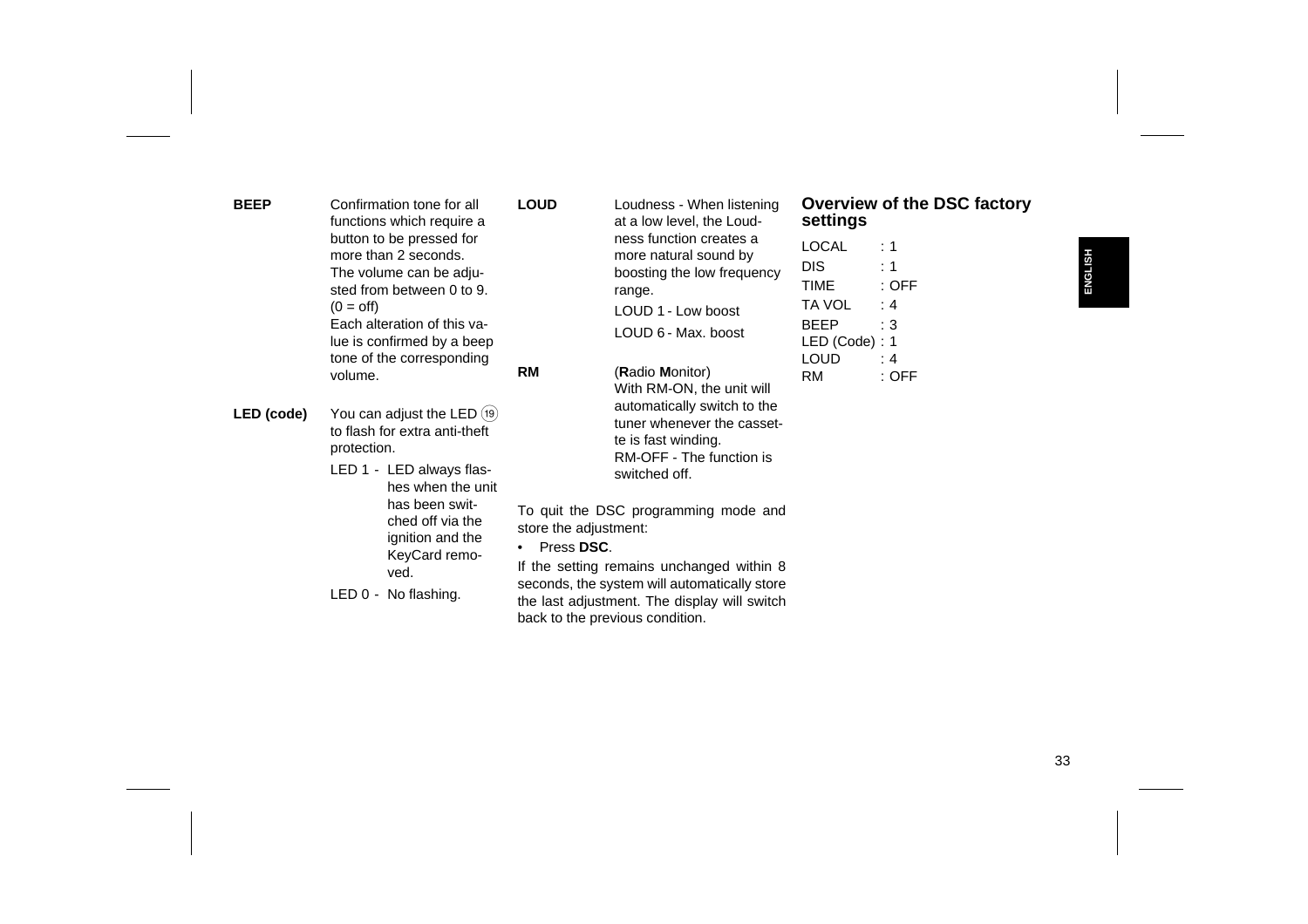# **CD changer control (optional)**

You can operate the Blaupunkt CD changer CDC-A05 in combination with this car radio.

### **Switching to changer operation**

with **SRC** on the car radio

Make sure that a magazine is inserted. Press **SRC** to switch between the different audio sources (radio - changer - tape). Press **SRC** as many times until the changer functions appear in the display.





**CD** = disc, **T** = TRACK (title). **0:24** = playback time of the current title

**Selecting a disc/track using the rocker switch**



- **Select track (upwards):** Press briefly.  $\mathbf{A}$ **CUE - fast advance (audible):** Press and hold down.
- **Repeat track:** Press briefly. **Select track (downwards):** Press repeatedly. **REVIEW - fast reverse (audible):** Press and hold down.
- Select disc (downwards)
- >> Select disc (upwards)

The display shows you the selected mode.

# **SCAN**

Use this function to scan the CD tracks. To start the **SCAN**:

• Press the **SC/MIX** button briefly. The tracks will be played briefly one after the other in ascending order. The number of the currently scanned track flashes in the display.

To stop the **SCAN**:

• Press the **SC/MIX** button briefly once again. The system will continue to play the currently scanned track.

# **MIX**

Use the MIX function to play the tracks of the individual discs in random order. Note that the discs themselves will be selected in numeric order according to their position in the changer.

To start the **MIX** function:

• Press the **SC/MIX** button for approximately 4 seconds. The CD number and 'MIX' will appear in the display.

To stop the **MIX** function:

•Press **SC/MIX** briefly.

#### **Notice:**

In may happen in isolated cases that the changer fails to function properly due to voltage drops (e.g. when starting the engine). In such a case, briefly switch the car radio off and on again.

The changer will then return to normal operation.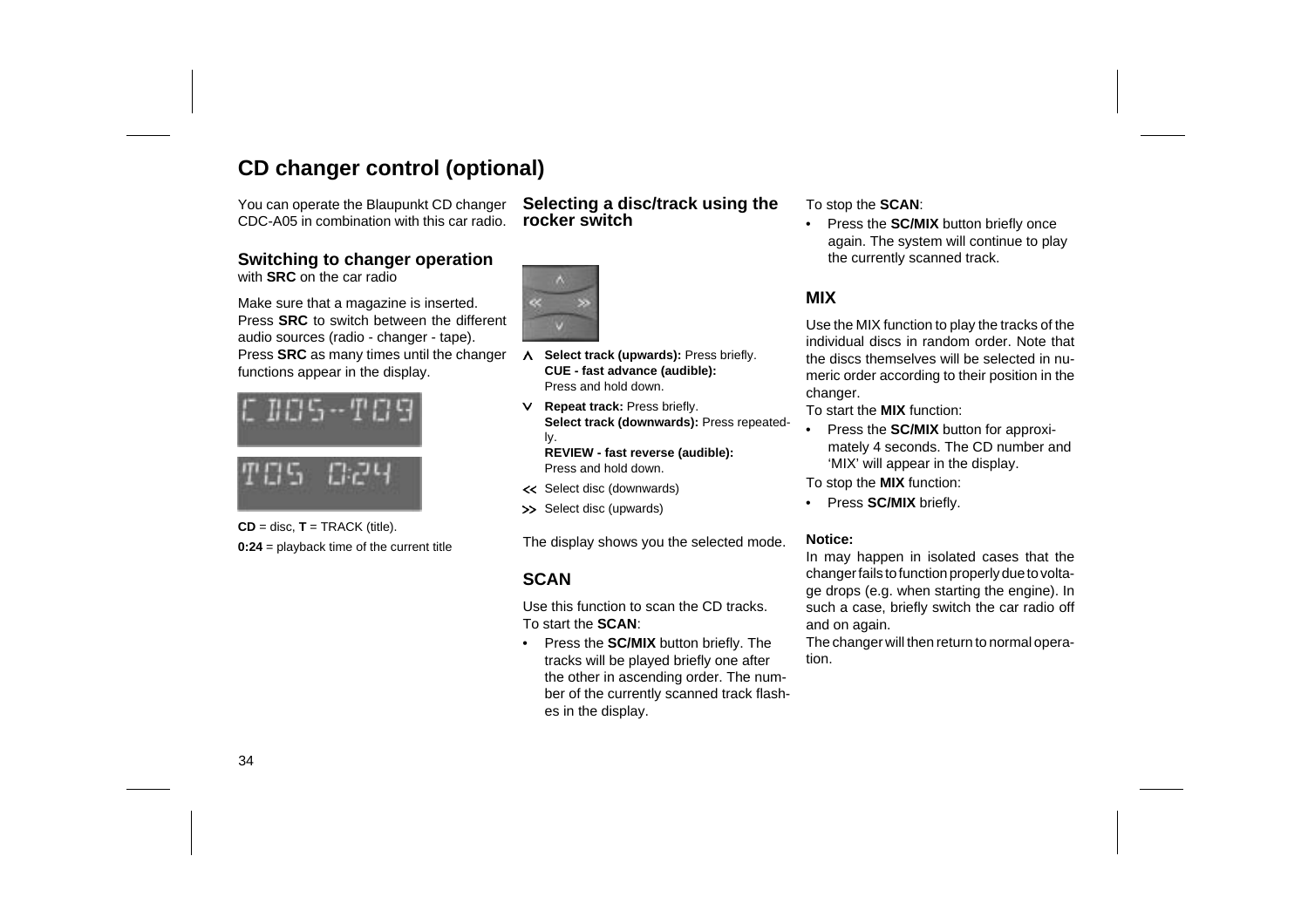# **Appendix**

# **Specifications**

#### **Amplifier**

| Output power: | 4 x 19 W RMS power    |
|---------------|-----------------------|
|               | acc. to DIN 45324/3.1 |
|               | Ωr                    |
|               | 4 x 20 W max. power   |
|               | acc. to DIN 45324/3.2 |
|               |                       |

### **Tuner**

| Wavebands       |   |                                               |
|-----------------|---|-----------------------------------------------|
| FM              |   | 87.5 - 108 MHz                                |
| МW              |   | 531 - 1602 kHz                                |
| l W             | İ | 153 – 279 kHz                                 |
| FM sensitivity: |   | 1.0 $\mu$ V at 26 dB<br>signal-to-noise ratio |
| FM frequency    |   |                                               |
| response:       |   | 35 - 16 000 Hz                                |
|                 |   |                                               |

# **Tape player**

**Frequency** response: 35 - 16 000 Hz